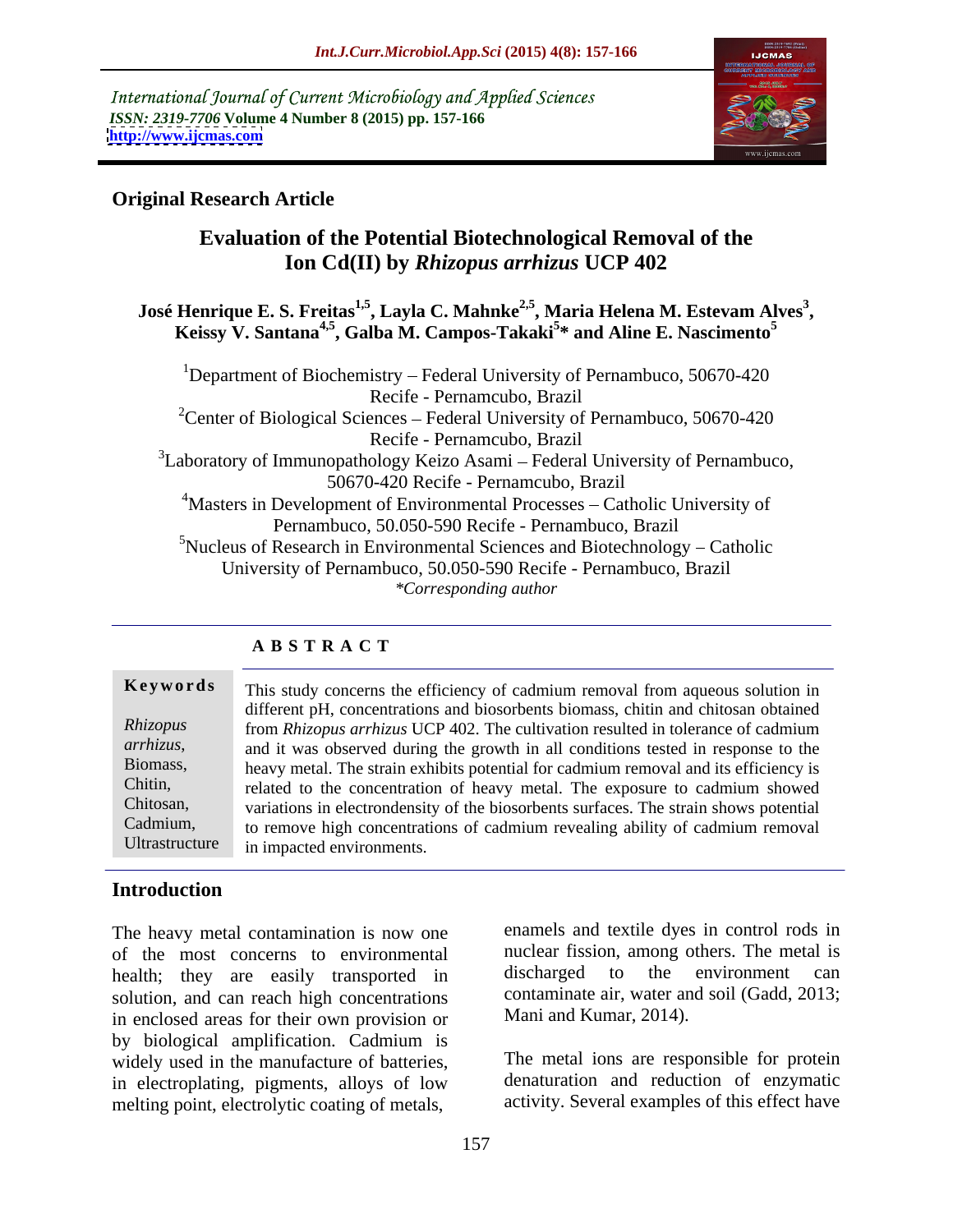been described for enzymes of the Krebs cycle (Gadd, 2013). Currently there are physical and chemical processes of **MICTOOT ALLACTER INCOLLEGATE** precipitation, flocculation, electrolysis, crystallization or adsorption for the  $\frac{1}{10}$  in strain of *Knizopus arrnizus* UCP 402 decontamination of environments, however, these processes can be costly and/or contribute to the formation of new environmental contaminants thus becomes<br>in the Northeast Network of necessary to develop more economical and practical technologies for the removal of these elements, which are responsible for a high level of toxicity to living systems (Gadd, 2013; Fomina and Gadd, 2014).

through oxidation-reduction, methylation and demethylation reactions. Together, these processes affect the toxicity and mobility of metals in the environment (Hasunuma *et al.,* 2013; Fomina and Gadd, 2014; He and Chen, 2014; Jadhav and Hocheng, 2014). **Example 18 September 2014** and Enzymes activities Using the natural ability of micro-organisms in dealing with heavy metals, environmental biotechnology emerges as an alternative tool of great prospect for the remediation of the indication of the synthetic Medium for Mucoralean, ecological niches. Thus, they are considered highly efficient tools which can cause a feasible, efficient and low cost not generate toxic byproducts (Zeng *et al.,* 2010; Jadhav

Among the microorganisms, fungi receive special attention because of its greater efficiency in respect of bacteria. Fungi of the class Zygomycetes exhibit great economic and environmental importance in the biodegradation and industry (Bilal *et al.*, the pre-inoculum was inoculated in Nutrient 2012). I dividend the dividend the Agar Medium with addition of the 2013). In this perspective, the study had investigated the potential of biotechnology in the removal of cadmium and the effects of *Rhizopus arrhizus* UCP 402 isolated from

## **Materials and Methods**

## **Microorganism and culture conditions**

The microorganisms are transformed metals cultivated in Synthetic Medium of The strain of *Rhizopus arrhizus* UCP 402 was obtained from the Culture Collection of the Nucleus of Research in Environmental Sciences and Biotechnology from Catholic University of Pernambuco - Brazil, included in the Northeast Network of Microorganisms of North and Northeast (RENEBRA) and registered in the World Federation Culture Collection (WFCC). The strain was maintained in Potato Dextrose Agar (PDA) at  $5^{\circ}$ C. The strain was cultivated in Synthetic Medium of Mucoralean in order to produce spores and incubated at 28°C for 6 days, for the production of pre-inoculum.

## **Growing Conditions - Analysis of radial growth and Enzymes activities**

contaminants/pollutants in different symmetry wedium for which areas, and Hocheng, 2014). Control-samples were grown according to processes of biodeterioration, upincates to measure enzymes activities, metal ion in the activity of enzymes from solutive statements and all the contract of the contract of the contract of the contract of the contract of the contract of the contract of the contract of the contract of the cont enzymatic halos has made after 15 days of<br>mangrove. Pre-inoculum corresponding to cultures discs, with one centimeter in diameter, were inoculated in Petri dishes, containing Synthetic Medium for Mucoralean, containing cadmium chloride, prepared in distilled and deionized water, pH 6.0, at concentrations of 0.5, 1, 2, 3 and 4mM. The cultures were incubated at 28°C for 15 days. Control-samples were grown according to the procedures cited without the heavy metal. The growth was evaluated through the radial expansion, measured by the diameter of colonies, in millimeters, every twenty-four hours of incubation. The results are expressed as arithmetic average of triplicates. To measure enzymes activities, the pre-inoculum was inoculated in Nutrient Agar Medium with addition of the substrates: Galic Acid for phenoloxidases activities, Tanic Acid for tannase activity, Soluble Starch for amylase activity and Cellulose for cellulase. The measure of incubation.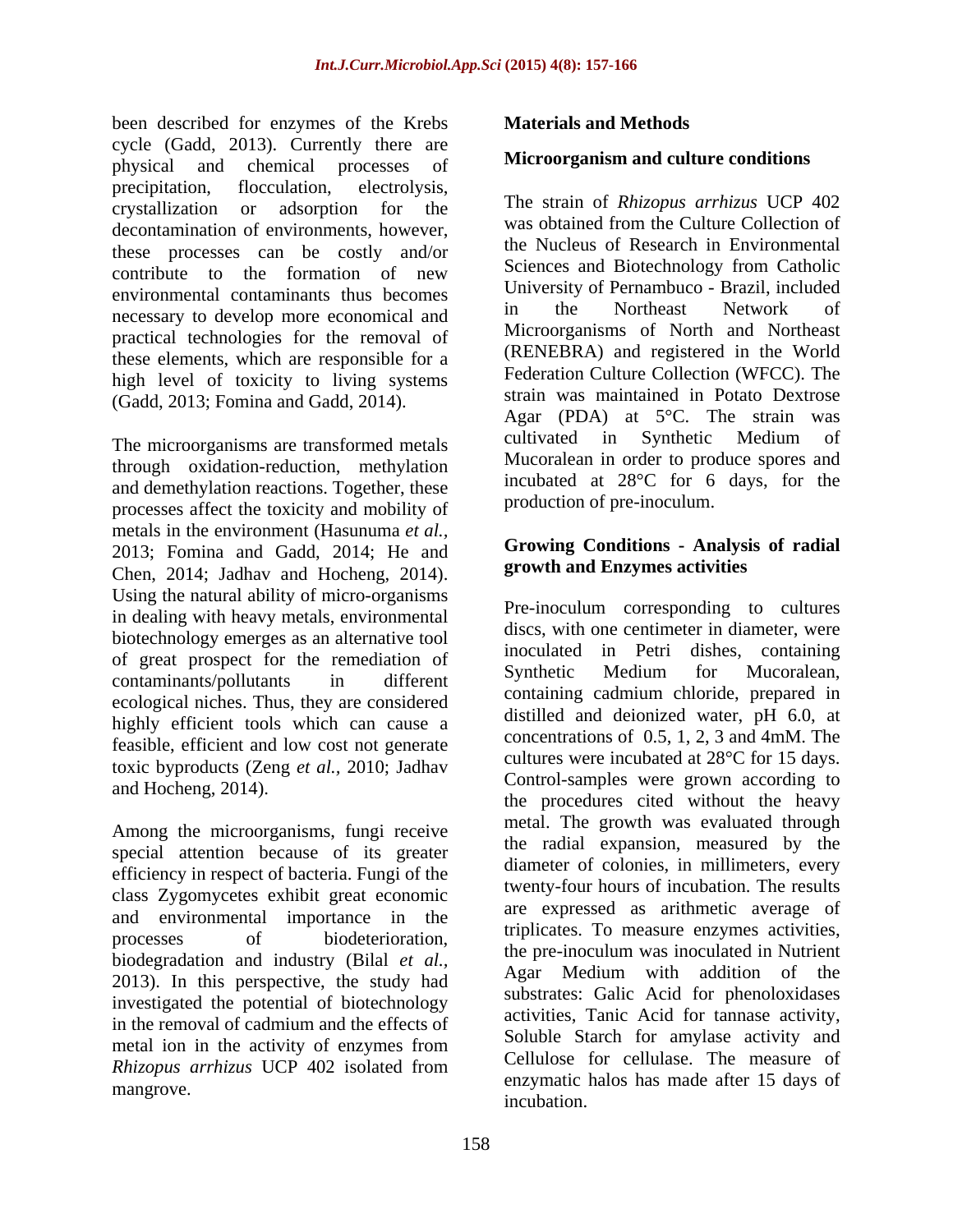The biomass was produced through Living biomass and inactivated biomass and biomass and phosphate buffer, for 10 minutes. This just washed and used in removal tests. For with osmium tetroxide 1% in phosphate (1%) for 2 hours under agitation (100rpm, sterilized water for 2 hours (150 rpm and  $28^{\circ}$ C). Then the sample was filtered through exchange) until the proportion of 100% were obtained by deproteinization of the of 10% acetic acid  $(v/v)$  to obtain chitin and subsequent gold metallization. Once successive washings with acetone and chitin (Synowiecki and Al-Khateeb, 1997).

Samples of living and inactivated biomasses Chitosan corresponding to 200mg sample were added cadmium  $(0.5, 1, 2, 3 \text{ and } 4 \text{mM})$ , at pH 2, 3, spectrophotometry to determine the 1% or chitosan (w/v) were added to 125ml calculated using the following equation: of solutions of cadmium and tested with the same conditions as living and inactivated  $q = (C_0 - C_f)/m$  (Eq. 1) biomasses.

## **Preparation of biosorbents Ultrastructural analysis - scanning electronic microscopy**

Synthetic Medium for Mucoralean (SMM), Samples collected within 15 days of using Erlenmeyer flasks with 1000 ml cultivation, were washed twice in PBS, pH capacity, incubated at 150rpm at 28°C for 7.2, for 10 minutes. Then they were fixed 15 days. The biomass produced in SMM medium was collected by filtration and phosphate buffer, pH 7.4, for 1 hour at room washed in distilled water. After washing of temperature. After the stage-setting, all the biomass was tested in two ways: as samples were washed again twice with chitin and chitosan. The living biomass was procedure was followed by the post-fixing inactivation of the mycelium, it was buffer, for 1 hour at room temperature, in incubated in a solution of formaldehyde absence of light. Then the samples were 28°C). After this period the sample was buffer, and submitted to the process of washed in distilled water, filtered, dehydration. The dehydration of the samples resuspended and homogenized in 100ml of was done with ethanol, in concentrations of a nylon filter (0.8µm). Chitin and Chitosan (three times, 10 minutes each exchange). mycelium with 2% sodium hydroxide (w/v), to the critical point, followed by the followed by centrifugation, acid hydrolysis assembly in support of aluminum and ethanol for precipitation of polysaccharides. photographed in the Scanning Electronic Chitosan was obtained by deacetylation of Microscope, JEOL LV 5600, operating at with 2.5% glutaraldehyde in 0.1 M phosphate buffer, for 10 minutes. with osmium tetroxide 1% in phosphate once again washed with 0.1 M phosphate 50%, 70%, 90% (5 minutes for each exchange) until the proportion of 100% After this step, the samples were submitted subsequent gold metallization. Once prepared, samples were examined and 20KV.

### **Cadmium Removal Tests Determination of Cadmium Removal Efficiency from Biomass, Chitin and Chitosan**

to Erlenmeyers flasks containing 125ml of Samples under the conditions mentioned solutions with different concentrations of above were subjected to atomic absorption 4, 5 and 6. The flasks were incubated under concentration of the heavy metal. All orbital shaker at 150rpm at 28°C for 18 experiments were performed in triplicate. hours. Chitin and chitosan were tested under The efficiency of the metal removal - q (mg the following conditions: a solution of chitin of metal ion/gram of biomass) was spectrophotometry to determine the

> $q = (C_0 - C_f)/m$  (*Eq. 1*) )/m *(Eq. 1)*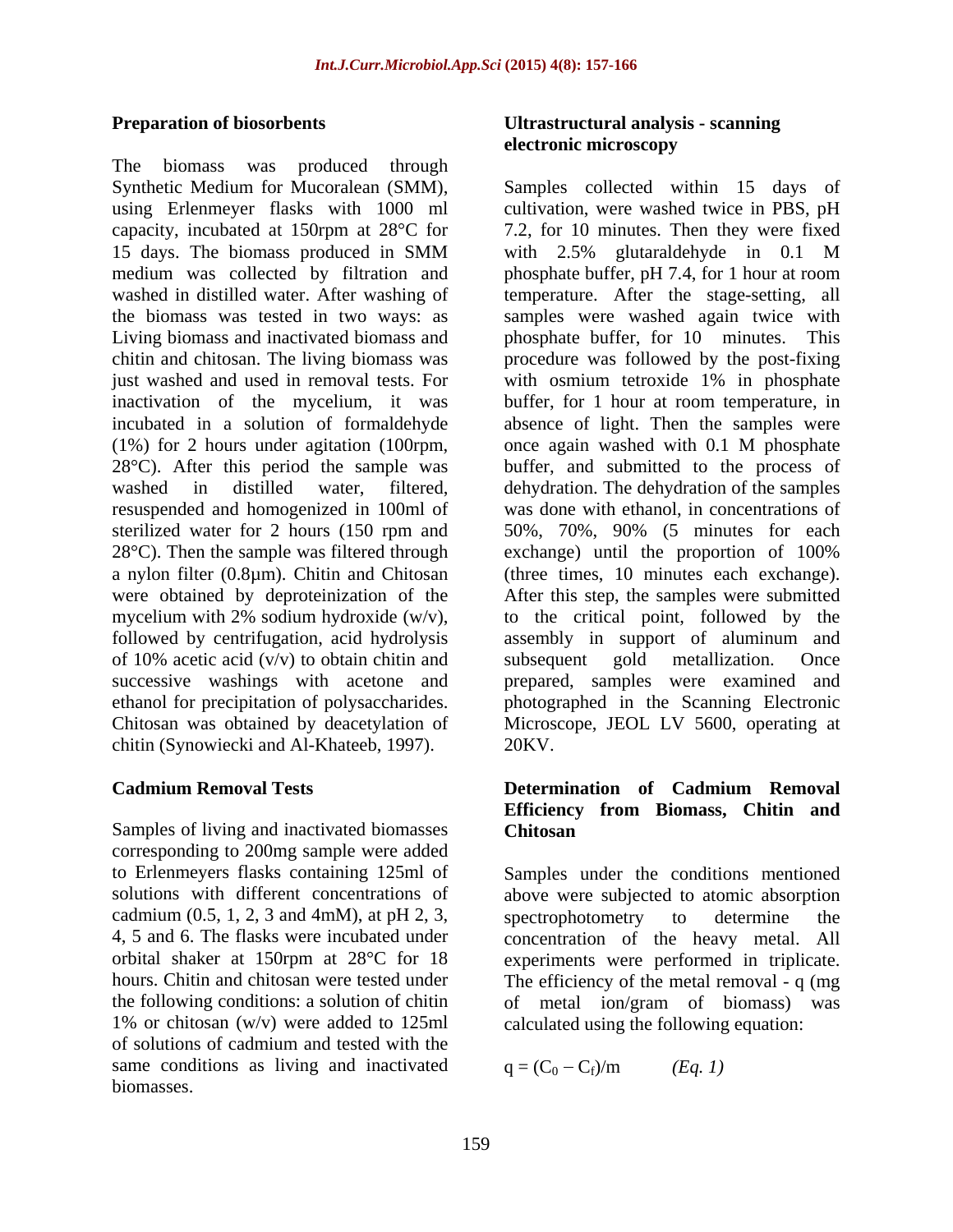Where,  $C_0$  and  $C_f$  corresponded to the initial and final concentrations of the metal (mg/l), respectively, and m is the biomass on dry isolated strain, strain, the metal

## **Effects of cadmium in the growth and enzymes activities of** *Rhizopus arrhizus* **UCP 402** determined as a tolerance to the metal form.

With the aim to study the effects of In response to exposure to an environment cadmium presence in the growth media, Figure 1 shows results for the radial growth its physiological conditions, biochemical, obtained for the cultivation of *Rhizopus*  molecular and also the expression of genes *arrhizus* UCP 402 in Synthetic Medium for to survive. This ability is associated with Mucoralean, in absence and presence of response and non-enzymatic antioxidant cadmium, at concentrations of 0.5, 1, 2, 3 enzyme. The response includes the variation and 4mM, respectively. of the enzymatic activity of enzymes such as

The results verifying that the presence of the *et al.,* 2013). Furthermore, metals also metal, cadmium, the culture medium alters influence the activity of extracellular the pattern of radial expansion of the enzymes. Figure 2 shows results for colonies in media without regard to the enzymes activities revealing the influence of presence of heavy metal (control cultures), and the change is directly related to heavy metal concentration. However, it should be The isolate shows activity for all enzymes noted that although a reduction in radial expansion of the colonies there was no that the enzyme activity is variable complete inhibition of the isolated, except depending on the presence of themetal and during the first 24 and 48 hours for exposure its concentration. Additionally, it is clear to cadmium 3mM and 4mM, respectively. that the cellulase appears more influenced This fact points to the ability to grow even if exposed to high concentrations of heavy

cadmium, on the growth of microorganisms industrial biotechnology, numerous positions, thereby causing metabolic 2012; Chakraborty *et al.,* 2013).functions (Göksungur *et al.,* 2005; Abdel- Aty *et al.,* 2013).

weight (g), according to Göksungur *et al.* concentration, exposure time to the metal (2005). ion and cell-cycle phase (Kelly-Vargas *et*  **Results and Discussion** Amin, 2013). The sensitivity cadmium Thus the studies indicate the inhibitory effect, which however vary with the species isolated strain, strain, the metal *al.,* 2012; Mudhoo *et al.,* 2012; Bhatti and occurs even at low concentrations. In this study, although high concentrations were used growth occurred, which could be

> unfavorable living systems are able to alter phenol, tannase, among others (Chakraborty cadmium on its expression.

> tested in the absence of cadmium. It is found by the heavy metal.

metal. One of the consequences of exposure to The effects of heavy metals, especially reactions. Considering the relevance and are reported. It is believed that once in enzymes, oxidative and extracellular, have contact with the cells, the metal ions could been evaluated in the presence of metals. be located in organelles, or could be linked Studies show that once reaching the cell, the to proteins by displacing the ions suitable metal ions influence their production, either for cell function from their original positively or negatively (Mudhoo *et al.,* heavy metals is the inhibition of enzymatic industrial biotechnology, numerous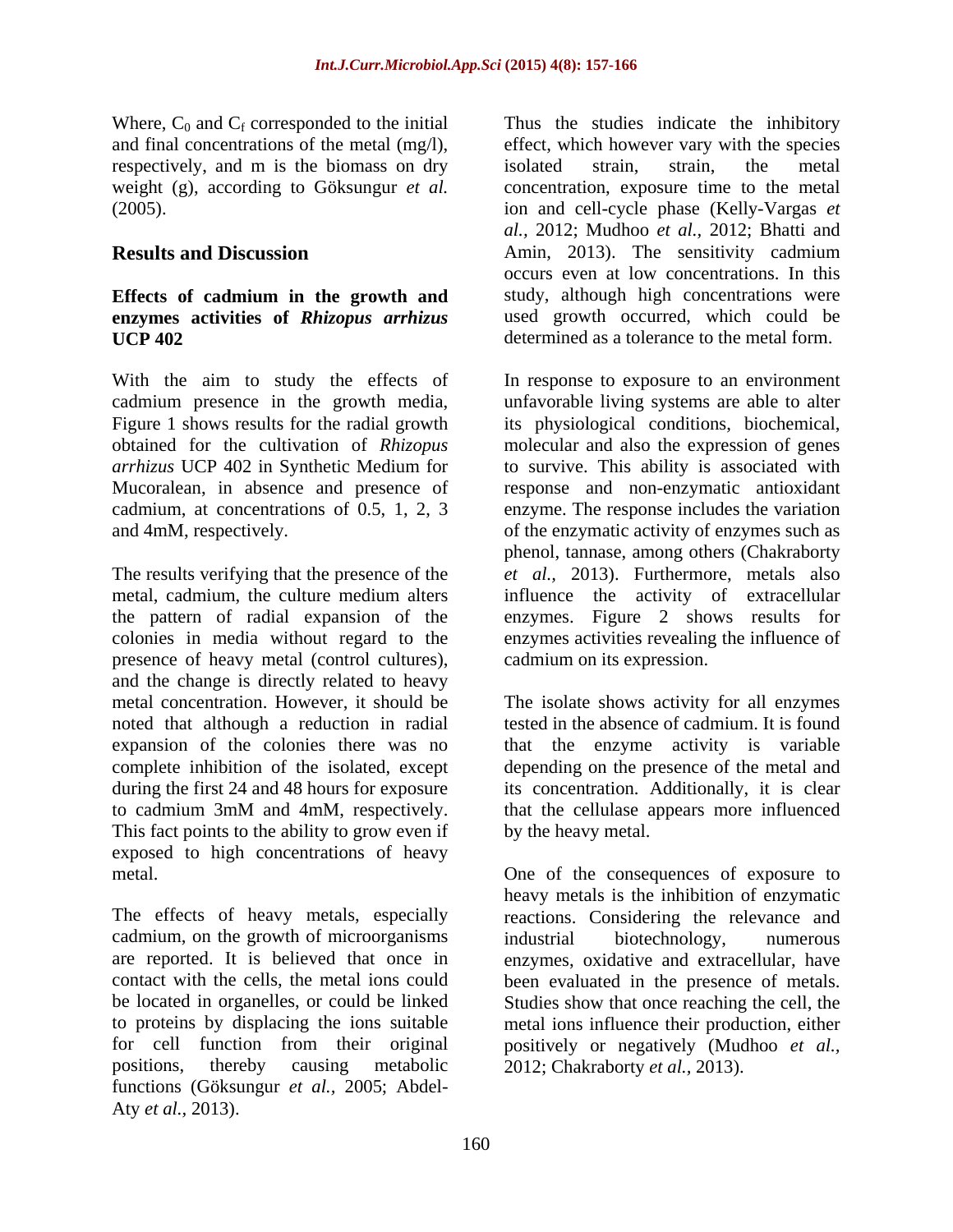$= (C_0 - C_f)/m$ . The data demonstrates that the efficiency of removing the metal of culture increases by the increase of the initial concentration of metal ion and pH, resulting 3mM and 4mM, respectively for the sample with living biomass at pH 6; as like 76.59 mg/g/biomass, 155.49 mg/g/biomass and

The figure 4A and 4B shows the relationship the efficiency of removing the metal of culture increases by the increase of the resulting in 80.53 mg/g/biopolymer, 162.84 mg/g/biopolymer, 256.54 mg/g/biopolymer, 267.76 mg/g/biopolymer and 308.94 The literature reveals the removal of metals mg/g/biopolymer for concentrations of 0.5mM, 1mM, 2mM, 3mM and 4mM, 6; as like 92.45 mg/g/biopolymer, 186.89 mg/g/biopolymer, 305.45 mg/g/biopolymer, respectively for the sample with chitosan at

Bioremediation is the use of biomass, cultivated or obtained as by-product of

**Evaluation of the potential of cadmium removal by the biosorbents immobilization**, as well as their derivatives, The figure 3A and 3B shows the relationship tailings and high efficiency in removing between the amounts of metal biosorbed per metals in waste very dilute. Numerous unit of biomass. The efficiency of removal systems have been evaluated in biological was carried out according to the equation q removal of heavy metals from aqueous )/m. The data demonstrates that the solutions in order to control the environment efficiency of removing the metal of culture (Kelly-Vargas *et al.,* 2012; Mudhoo *et al.,* fermentation, after drying, and generating lower costs, reduced waste and 2012; Bhatti and Amin, 2013).

in 66.44 mg/g/biomass, 135.95 A wide variety of microorganisms can bind mg/g/biomass, 168.23 mg/g/biomass, 135.59 heavy metals; however, there are large mg/g/biomass and 188.23 mg/g/biomass for differences in the responses of microbial concentrations of 0.5mM, 1mM, 2mM, species when exposed to solutions of metal. mg/g/biomass, 153.64 mg/g/biomass, 207.56 metals by microorganisms is essential for 277.56 mg/g/biomass for concentrations of concentration, removal and recovery of 0.5mM, 1mM, 2mM, 3mM and 4mM, respectively for the sample with inactivated literature shows that the application of dead biomass at pH 6. biomass has advantages over the living between the amounts of metal biosorbed per *et al.,* 2013; Jadhav and Hocheng, 2014). An unit of biopolymer according to the equation interesting aspect of the biological treatment  $q = (C_0 - C_f)/m$ . The data demonstrates that process for removal of metals, including initial concentration of metal ion and pH, and below 100 mg/l (Chakraborty *et al.,* Thus the elucidation and understanding of processes involved in the accumulation of the development of processes of metals from aqueous solutions. The biomass as regards the elimination of toxic metals (Göksungur *et al.,* 2005; Abdel-Aty cadmium, is that it is most effective when the concentration of contaminants is above 2013).

respectively for the sample with chitin at pH non-viable or dead filamentous fungi, with 325.78 mg/g/biopolymer and 438.45 papers point out that the concentrations of mg/g/biopolymer for concentrations of metals are variable and depend on the 0.5mM, 1mM, 2mM, 3mM and 4mM, responses of its concentration and the type pH 6. increase the removal of heavy metals as a such as cadmium, zinc, copper, cobalt, uranium, nickel chromium by the biomass, special emphasis on species of *Aspergillus* and *Rhizopus* (Zinadini *et al.,* 2014). The responses of its concentration and the type of biomass. Additionally, it is possible to result of physical pre-treatments and/or chemical means.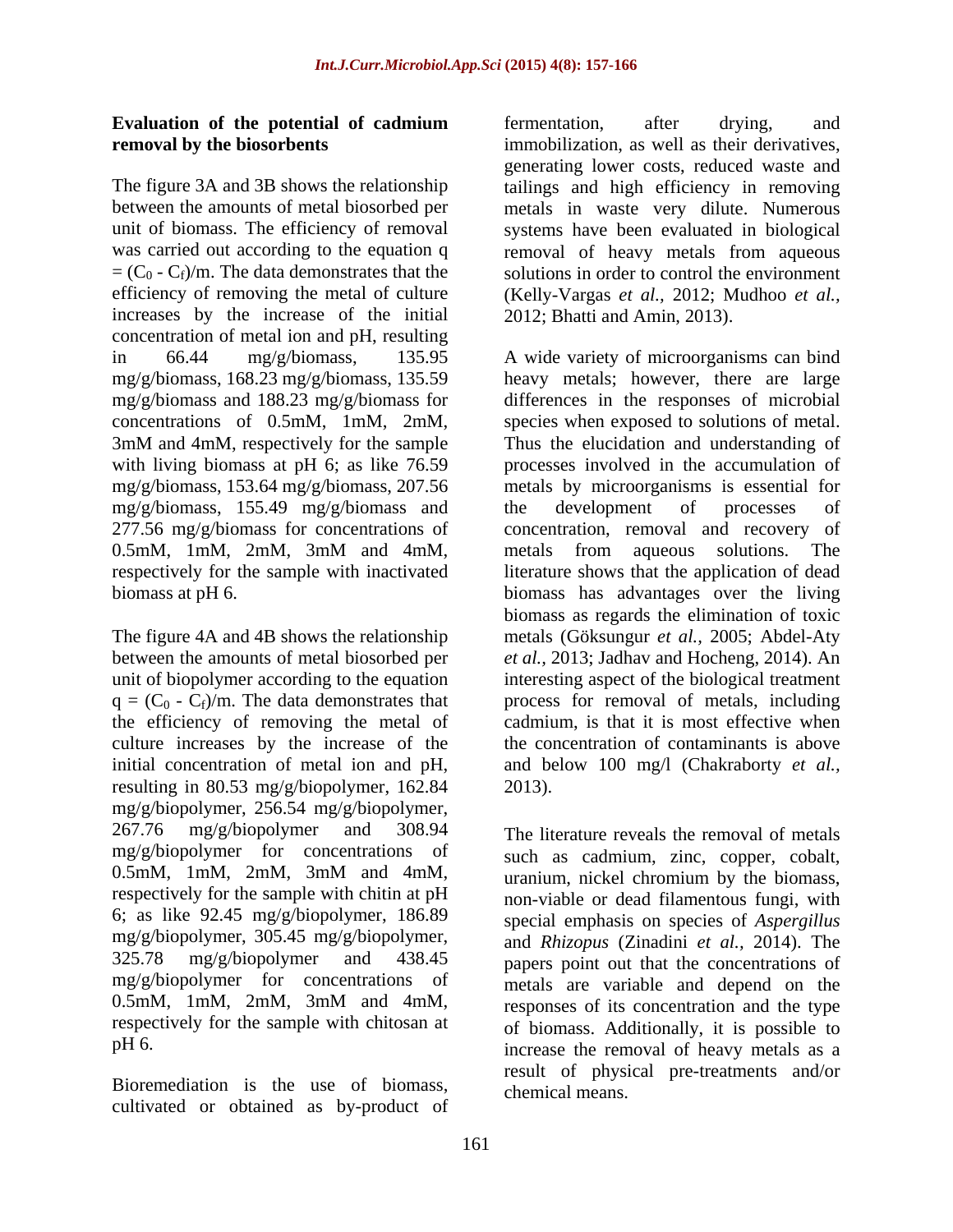Numerous studies have shown an increase in Furthermore, the effect of pH removal efficiency of removal of heavy metals in system was also evaluated. pH values below aqueous solutions, after the submission of 4.0 induce precipitation of the metal in biomass the different types of physical and solution. The data show that increasing chemical treatments. For example, the biomass of *P. florida* subjected to drying, effective. Thus, the greater removal was autoclaving, cold drying treatments with NaOH, NaHCO<sub>3</sub>, Na<sub>2</sub>CO<sub>3</sub>, glacial acetic Ge *et al.*, 2012; Bhatti and Amin, 2013; significant reduction of adsorbed lowest potential of metal removal at all the removal of cadmium and lead in resins

The biomass may be subject to modification processes that result in higher efficiency removal in the aqueous solution of heavy metals. After being inactivated with chemical agents (formaldehyde) the cells increase the access of the metal ion binding possible to verify variations in the electron sites. Furthermore, the use of biopolymers, density of chitin and chitosan showed greater skills than the biomass, being chitosan the best remover system. The absence of cellular and<br>extracellular materials, both chitin and extracellular materials, both chitin and Ultrastructural changes are also reported as a chitosan have high affinity to metal and therefore have a great capacity of removal. in electron density and heterogeneity were The results of this study showed great visualized by scanning electron microscopy. removal efficiencies in all conditions. The After exposing the biomass and the reduction of the potential removal decreases skeletons of chitin and chitosan, we for higher concentrations of cadmium, this fact is positive, since the effluents electron density as a factor that increases the containing cadmium have low adsorption. concentrations of it.

values of pH in the removal was more obtained at pH 6.0.

acid, oxalic acid, ortho-phosphoric acid, As the pH increases, more functional groups metal, dimethyl sulfoxide and formaldehyde are separated and are available for the exhibited increase in cadmium removal in binding of cadmium. In this way, the effect relation to living biomass  $(3, 7, 21 \text{ mg/g})$  of pH on removal of cadmium was also 13mg/g of biomass). Biomass submitted to investigated by diverse resins and similar cold drying exhibited increased efficiency. results were obtained. For example, Lo *et al.* Increasing the efficiency of removal after (1999) have noted a sharp increase in the treatment of biomass with drying and removal of cadmium and copper by autoclaving can be attributed to exposure to increasing the pH of 2.5 to 6. Mishra *et al.* a greater number of binding sites for (2009, 2010) conducting study associated cadmium on cell surface (Das *et al.,* 2007; with removal of cadmium observed a Haldorai and Shim, 2014). The results concentration, lowering the pH of 10.2 to showed that the living biomass presents the 3.1. Kakoaba and Akcin (2005) showed that concentrations tested as compared to increased when the pH varies from 1 to 8. inactivated biomass. Similar results were also obtained by El significant reduction of adsorbed the removal of cadmium and lead in resins Kamash *et al.* (2005) for uranium and thorium with the use of zeolites.

# **Ultrastructural analysis**

Through the ultrastructural study it was the biosorbents surfaces submitted to presence of cadmium. The results are shown in figure 5A–H.

result of exposure to metal ions. Variations skeletons of chitin and chitosan, observed heterogeneity of the same, but the adsorption.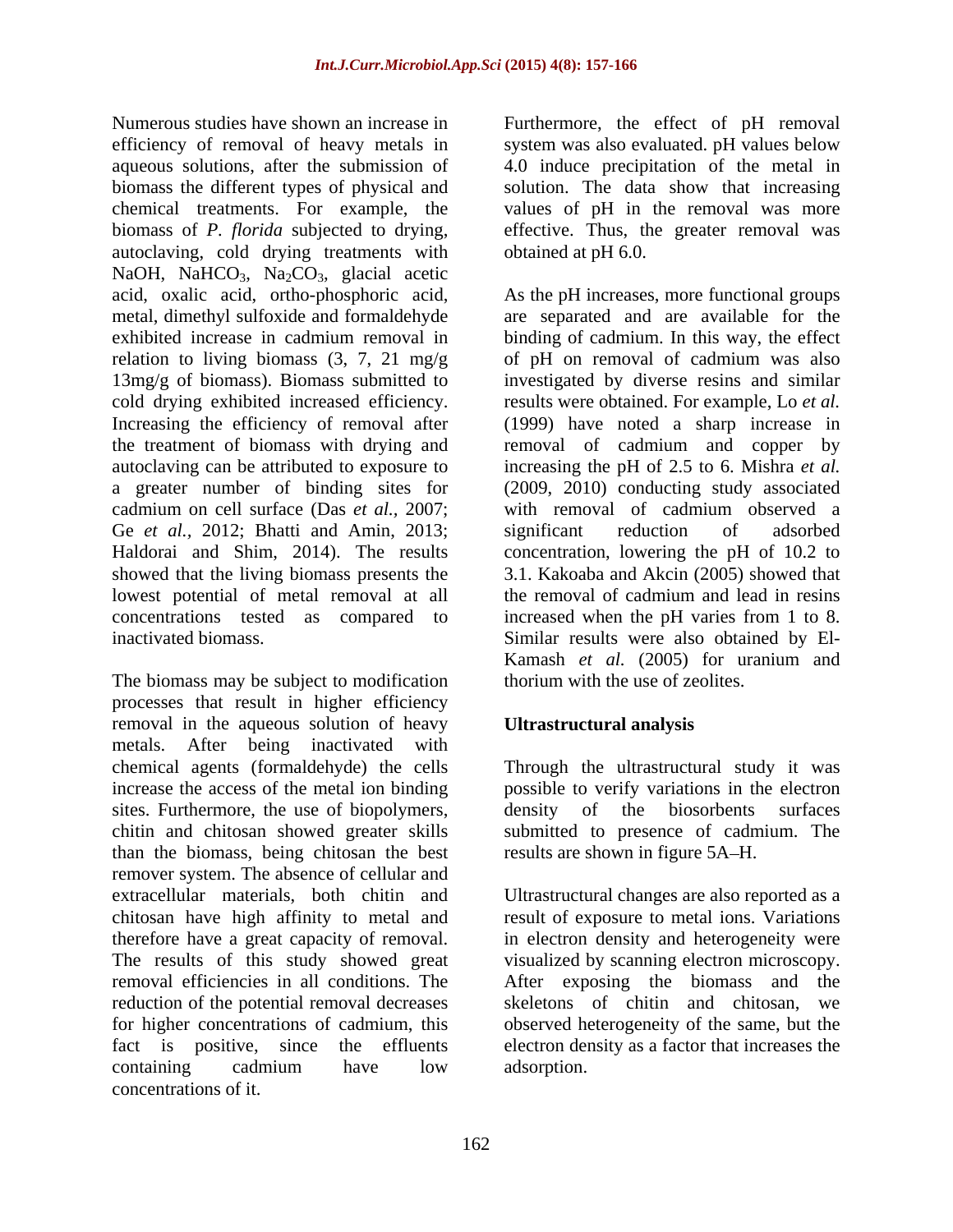**Figure.1** Radial growth of *Rhizopus arrhizus* UCP402 in synthetic medium for mucoralean in absence and presence of cadmium concentrations



**Figure.2** Enzymatic activity of *Rhizopus arrhizus* UCP402 in the absence and presence of cadmium **can be a contract of the contract of the contract of the contract of the contract of the contract of the contract of the contract of the contract of the contract of the contract of the contract of the contract of** 



**Figure.3** Cadmium removed per gram biomass from *Rhizopus arrhizus* UCP402. (A) living biomass; (B) inactivated biomass

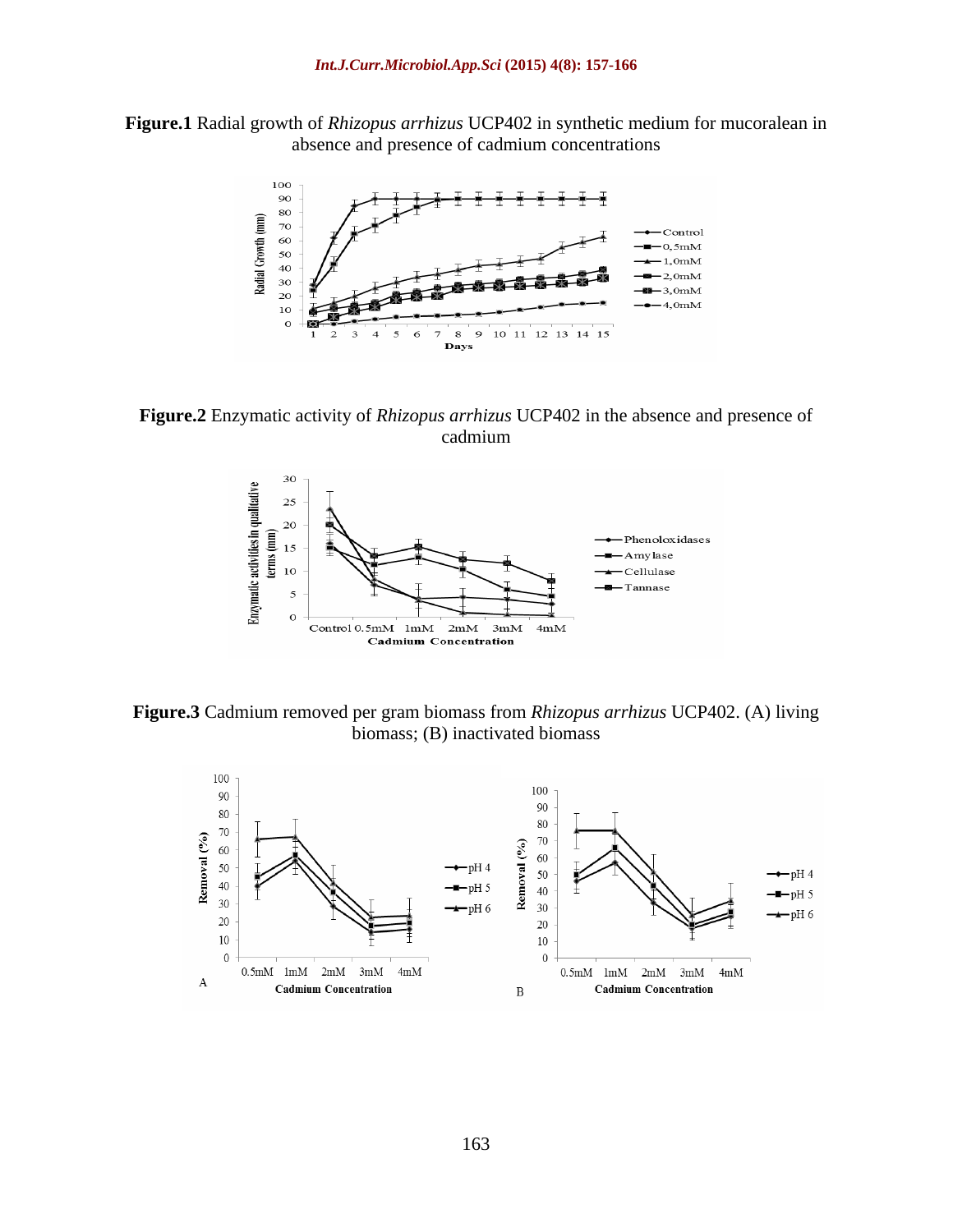



**Figure.5** Electronmicrographs of *Rhizopus arrhizus* UCP204. A- Living biomass (control); B- Living biomass submitted to cadmium on 4mM; C- Inactivated biomass (control); D- Inactivated biomass submitted to cadmium on 4mM; E- Chitin (control); F- Chitin submitted to cadmium on 4mM; G- Chitosan (control); H- Chitosan submitted to cadmium on 4mM



For the chitosan was higher adsorption capacity but also higher electron density and biopolymers, increased electron density. than chitin, since the presence of ionic groups confer unique properties to this biopolymer.

cadmium showed heterogeneity on hyphae The observed changes were directly related to the concentration of metal.

For the control samples it was verified the altered the growth of the colonies of presence of homogeneous mycelium or *Rhizopus arrhizus* UCP 402, but the strain biopolymer exhibiting low electron density. <br>
Moreover, samples submitted to 4mM of a exposure. The strain showed good activity In this study, the presence of cadmium exhibited tolerance in response to metal exposure. The strain showed good activity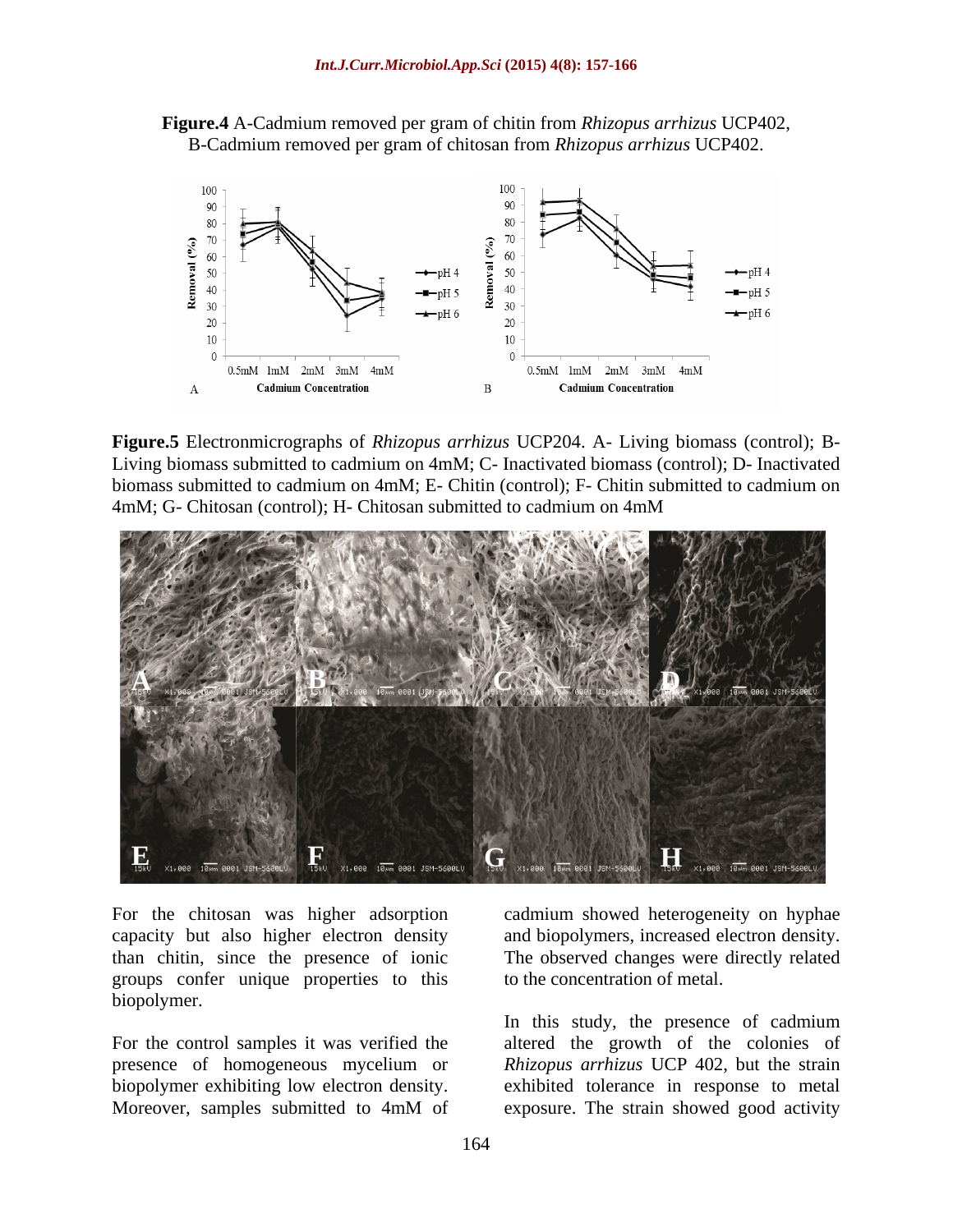for all enzymes tested, but its activities were reduced due to the presence and A review. *J. Haz. Mat.*, 263: 322 concentration of metal. The ability of removal of the strain has evaluated where Chakraborty, S., Basak, B., Dutta, S., the living biomass has showed the lower<br>Bhunia, B., Dey, A. 2013. potential for metal removal at all Decolorization and biodegradation of concentrations tested. The polymers congo red dye by a novel white rot extracted from the strain exhibited the highest rates of removal of heavy metal, and chitosan was the best remover system than Das, N., Charumati, D., Vimala, R., 2007. chitin. Additionally the results for the efficiency of the metal removal point the isolated for studies of remediation of metals.

The authors are grateful to CNPq and thorium ions from nitric acid FACEPE for the financial support. The research was supported by the National Council for Scientific and Technological *Appl.*, 38: 44–49. Development-CNPq (308245/2010-5), and Fomina, M., Gadd, G.M. 2014. Biosorption: the Science Foundation and Technology of the State of Pernambuco-FACEPE (APQ  $N^O$ .1331-.12/10). The authors are grateful to  $Technol.$ , 160: 3–14. CNPq the Fellowship to J.H.E.S. Freitas, Gadd, G.M. 2013. Microbial roles in mineral and the technician S. H. Almeida, and also to the Catholic University of Pernambuco for the use of laboratories. Soil Sci. 115–165.

- H.H.A., Ali, R.K. 2013. Biosorptions of cadmium and lead from aqueous  $Haz$ . *Mat.*, 211: 366–372.
- Bhatti, H.N., Amin, M. 2013. Removal of yeast bior<br>
zirconium (IV) from aqueous 103–109. zirconium  $(IV)$  from aqueous  $103-109$ . study. *Eco. Eng.*, 51: 178-180.
- Bilal, M., Shah, J.A., Ashfaq, T., Gardazi, chitosan/MgO composite: A novel<br>SMH Tahir AA Pervez A reusable adsorbent. Appl. Sur. Sci. S.M.H., Tahir, A.A., Pervez, A., reusable adsor<br>Haroon H Mahmood O 2013 292:447–453. Haroon, H., Mahmood, Q. 2013. Waste biomass adsorbents for copper

removal from industrial wastewater 333.

- Bhunia, B., Dey, A. 2013. fungus *Alternaria alternate* CMERI F6. *Biores. Technol.*, 147: 662–666.
- Effect of pretreatment on Cd2+ biosorption by mycelial biomass of *Pleurotus florid. Afr. J. Biotechnol.,* 6: 2555 2558.
- **Acknowledgments** El-Kamash, E.M., Awwad, N.S., El-Sayed, A.A. 2005. Sorption of uranium and thorium ions from nitric acid solution using HDEHP-impregnated activated carbon. *Arab. J. Nucl. Sci. Appl.,* 38: 44–49.
	- current perspectives on concept, definition and application. *Biores. Technol.*, 160: 3–14.
	- transformations and metal cycling in the Earth's critical zone. *Mol Env Soil Sci.*, 115–165.
- **References** 2012. Effective removal of heavy Abdel-Aty, A.M., Ammar, N.S., Ghafar, from aqueous solution by polymer-Ge, F., Meng-Meng, L., Ye, H., Zhao, B. metal ions  $Cd^{2+}$ ,  $Zn^{2+}$ ,  $Pb^{2+}$ ,  $Cu^{2+}$  $2^+$   $7n^{2+}$   $Dh^{2+}$   $Cu^{2+}$ ,  $\text{Zn}^{2+}$ ,  $\text{Pb}^{2+}$ ,  $\text{Cu}^{2+}$ 2+  $Dh^{2+}$   $Cu^{2+}$ ,  $Pb^{2+}$ ,  $Cu^{2+}$  $2^+$   $\sim 2^+$  $, \mathrm{Cu}^{2+}$  $2^{+}$ from aqueous solution by polymer modified magnetic nanoparticles. *J.*  Haz. Mat., 211: 366-372.
	- solution by fresh water alga Göksungur, Y., Üren, S., Güvenc, U. 2005. *Anabaena spaerica* biomass. *J. Adv. Res.*, 4: 367–374. ions by ethanol treated waste baker's Biosorption of cadmium and lead yeast biomass. *Biores. Technol.*, 96: 103–109.
	- solution by *Coriolus versicolor*. Haldorai, Y., Shim, J. 2014. An efficient<br>Equilibrium and thermodynamic removal of methyl orange dye from Haldorai, Y., Shim, J. 2014. An efficient removal of methyl orange dye from aqueous solution by adsorption onto chitosan/MgO composite: A novel reusable adsorbent. *Appl. Sur. Sci.*, 292: 447 453.

Hasunuma, T., Okazaki, F., Okai, N., Hara,